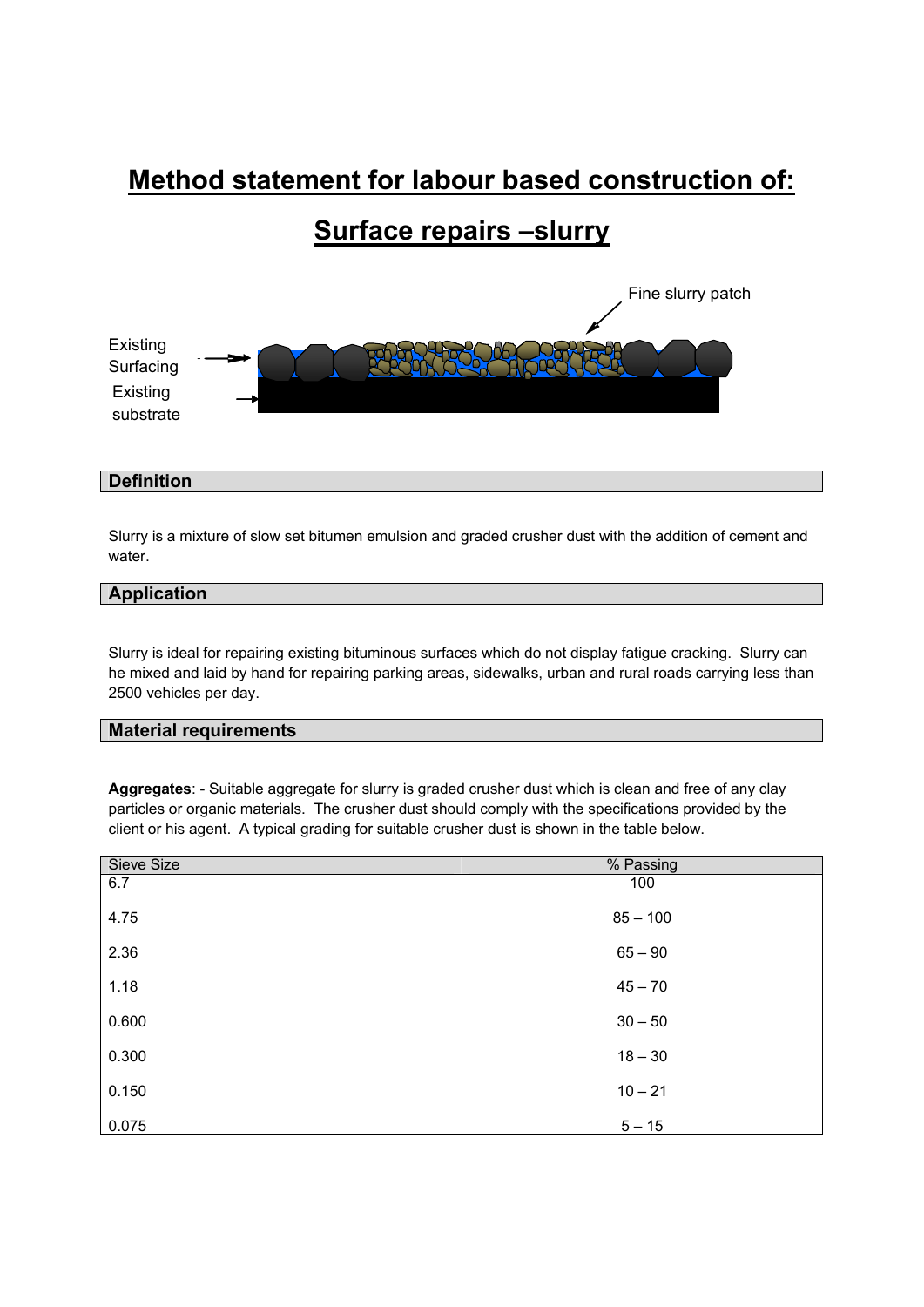**Bitumen emulsion**: - Anionic stablemix grade 60% bitumen emulsion is recommended.

**Cement**: - Fresh ordinary Portland cement.

**Water**: - Potable water

# **Plant and equipment requirements**

| Item                                 | Number of items |
|--------------------------------------|-----------------|
| Concrete mixer (0.3 m <sup>3</sup> ) |                 |
| Wheel barrows                        | 3               |
| Shovels                              | 5               |
| <b>Pick</b>                          | 1               |
| Containers (25 litres)               | 5               |
| Container (1 litre)                  |                 |
| Rubber squeegees                     | 5               |
| Hessian sheet (2m x 1.5m)            | 1               |
| Watering can                         |                 |
| Rope (10 mm diameter)                | 100m            |

# **Labour requirements**

Below is the typical composition of a slurry team necessary to mix and lay of 5m<sup>3</sup> or 700m<sup>2</sup> of slurry per day.

| Activity                   | Number of workers |
|----------------------------|-------------------|
| Loading of crusher dust    | າ                 |
| Concrete mixer operator    | 1                 |
| Pushing wheelbarrows       | 3                 |
| Loading emulsion and water | 2                 |
| Squeegeeing                | 3                 |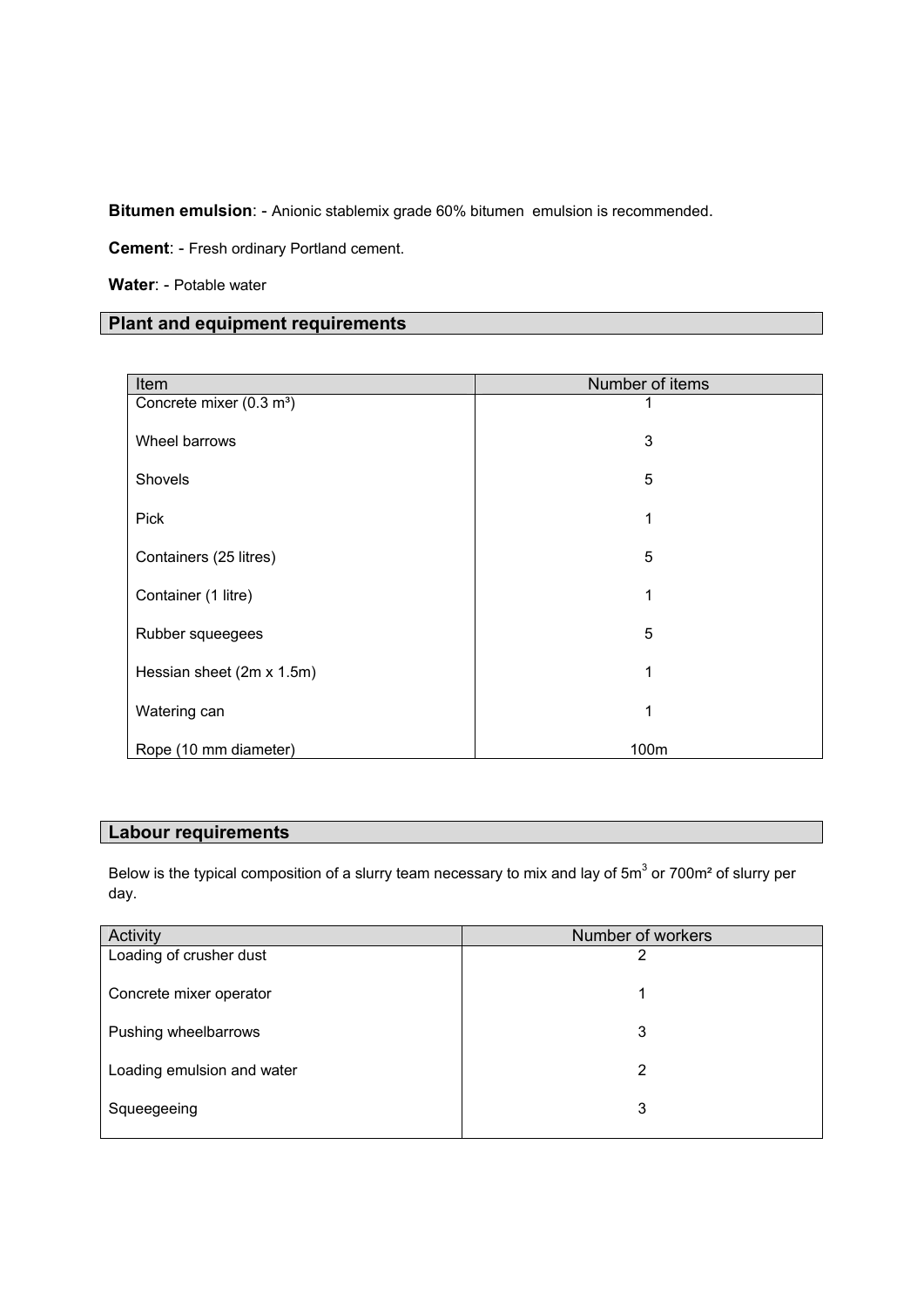| Sweeping |  |
|----------|--|
|          |  |
|          |  |

# **Construction**

### **Site Preparation**

Slurry should be applied during the day, only in fair weather conditions. The surface on which the slurry is to be applied must be thoroughly swept and free of any debris. The surface must be dampened slightly before the slurry is applied. Repairs to potholes and cracks should have been done prior to surface repairs with slurry.





#### **Mixing by hand**

The mix proportions will vary depending on the source and grading of the crusher dust. Before laying the slurry a trial mix test should be carried out in a small container. Typical mix proportions are as follows:

| Material         | Volume (litres) | % by mass |
|------------------|-----------------|-----------|
| Bitumen emulsion | 25              | 9         |
| Crusher dust     | 100             | 90        |
| Cement           |                 |           |
| Water            | 160             | 0         |
| Total (dry)      | 100             | 100       |

The following mixing sequence is recommended to obtain a homogenous slurry mixture:

- Step 1: Pre-wet the concrete mixer drum with approximately 5 litres of water
- Step 2: Add the crusher dust into concrete mixer
- Step 3: Add the cement into the concrete mixer
- Step 4: Mix the contents
- Step 5: Pour the water into concrete mixer
- Step 6: Mix again